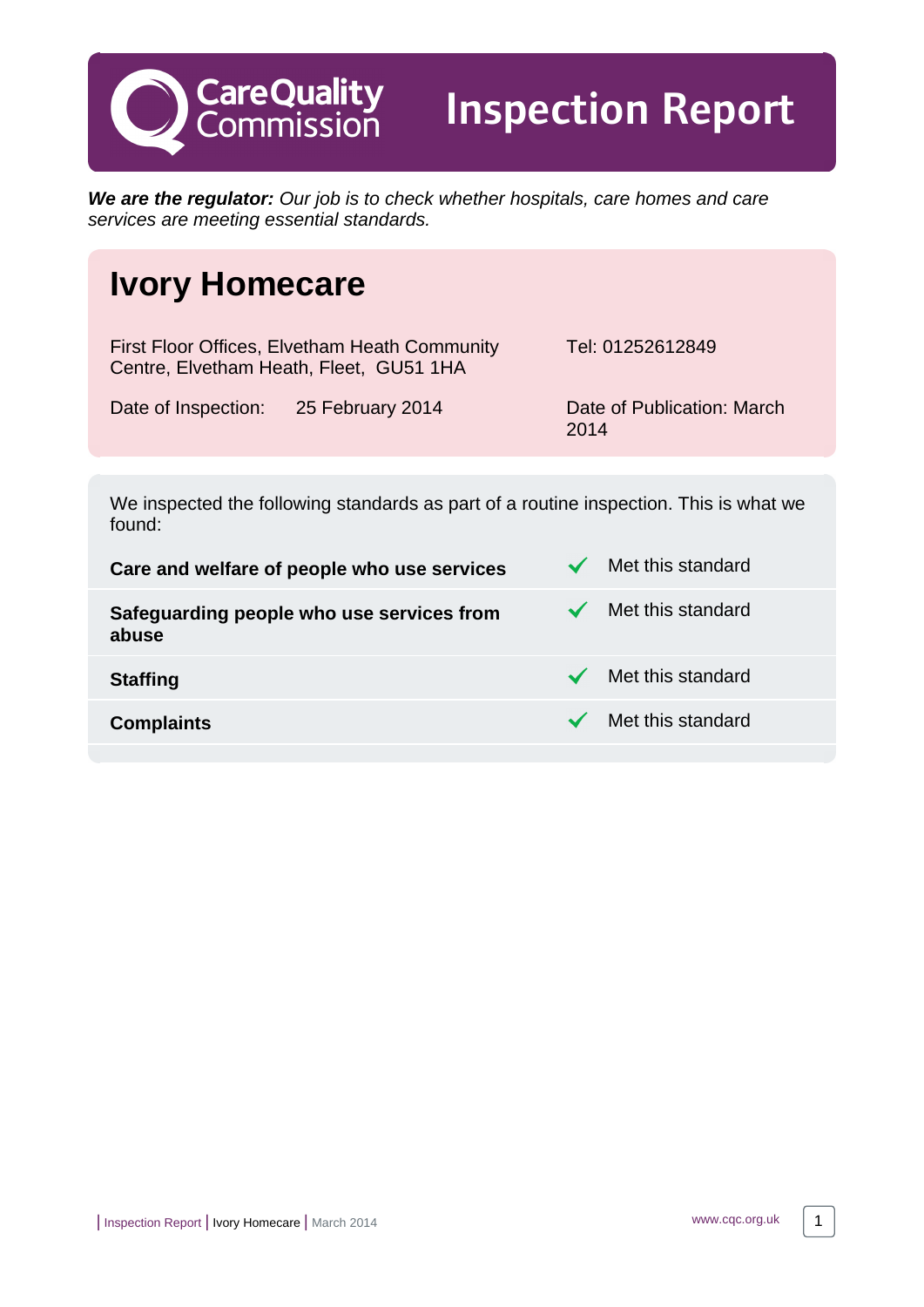| <b>Registered Provider</b> | <b>Ivory Home Care</b>                                                                                                                                                                                                                                                           |
|----------------------------|----------------------------------------------------------------------------------------------------------------------------------------------------------------------------------------------------------------------------------------------------------------------------------|
| Overview of the<br>service | Ivory Care Domiciliary Care Agency is<br>registered to provide domiciliary service<br>to people, by offering personal care and<br>support to a wide range of people. The<br>main role of the agency care workers is<br>to enable people to be independent in<br>their own homes. |
|                            | The service operates from offices based<br>in Elvetham Heath, Fleet, Hampshire.                                                                                                                                                                                                  |
| Type of service            | Domiciliary care service                                                                                                                                                                                                                                                         |
| Regulated activity         | Personal care                                                                                                                                                                                                                                                                    |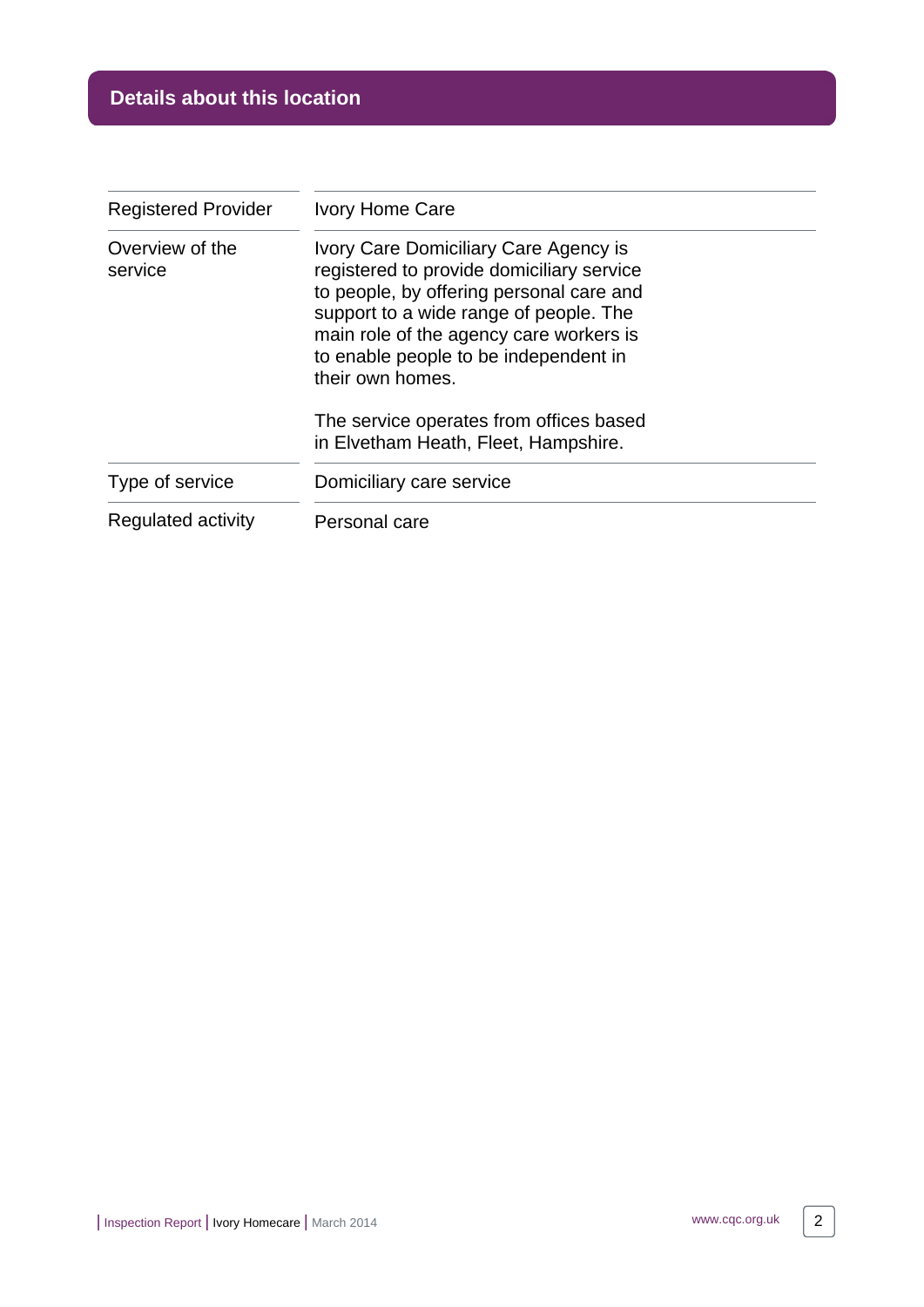When you read this report, you may find it useful to read the sections towards the back called 'About CQC inspections' and 'How we define our judgements'.

|                                                 | Page |
|-------------------------------------------------|------|
| <b>Summary of this inspection:</b>              |      |
| Why we carried out this inspection              | 4    |
| How we carried out this inspection              | 4    |
| What people told us and what we found           | 4    |
| More information about the provider             | 5    |
| Our judgements for each standard inspected:     |      |
| Care and welfare of people who use services     | 6    |
| Safeguarding people who use services from abuse | 8    |
| Staffing                                        | 10   |
| Complaints                                      | 11   |
| <b>About CQC Inspections</b>                    | 13   |
| How we define our judgements                    | 14   |
| Glossary of terms we use in this report         | 16   |
| <b>Contact us</b>                               | 18   |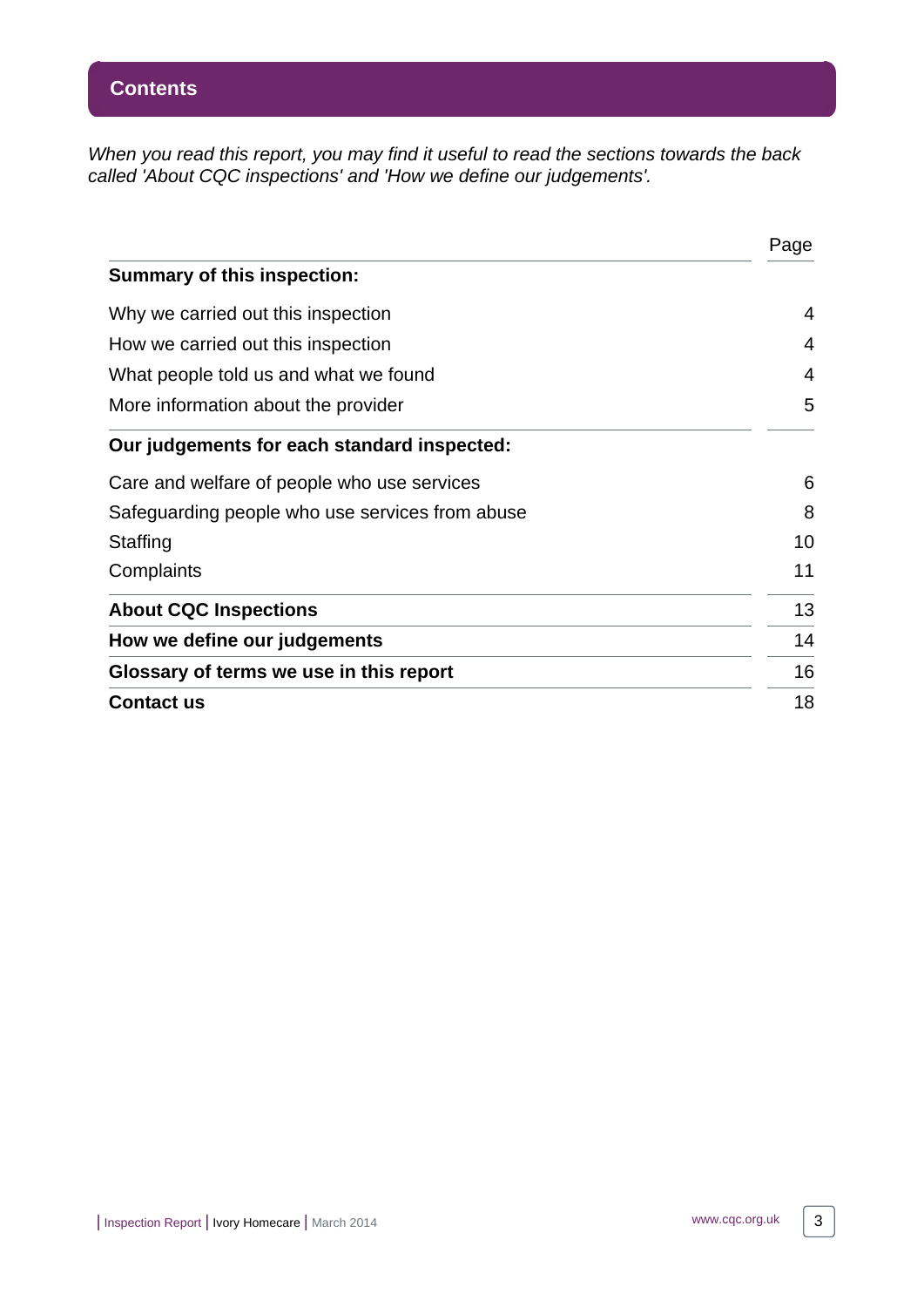#### <span id="page-3-0"></span>**Why we carried out this inspection**

This was a routine inspection to check that essential standards of quality and safety referred to on the front page were being met. We sometimes describe this as a scheduled inspection.

This was an announced inspection.

#### <span id="page-3-1"></span>**How we carried out this inspection**

We looked at the personal care or treatment records of people who use the service, carried out a visit on 25 February 2014, observed how people were being cared for and talked with people who use the service. We talked with staff.

#### <span id="page-3-2"></span>**What people told us and what we found**

During our visit we were able to speak with people and review records.

Policies and procedures were in place to ensure care and support was delivered to people in line with their needs and wishes. Each case had been assessed appropriately by a suitably qualified person prior to people receiving care.

Care plans were kept under regular review and risks to people's safety were assessed. Plans to reduce and monitor risks to both people using the service and staff were recorded.

People were protected from the risk of abuse or harm by there being safeguarding policies and procedures in place and by staff knowing how and when to use them.

We saw there was a caring and experienced staff team who were well supported and trained to carry out their duties safely and effectively.

Records we reviewed showed us there were processes in place for the monitoring and recording of complaints. We saw that complaints were recorded in detail and dealt with in a timely and appropriate manner. There had been no complaints since the last inspection

People were positive about the manager and staff team and said they were kind and supportive. One person told us; "The staff are all so lovely, I couldn't ask for anything more" and another person said; "I really look forward to them coming, we chat about all sorts of things, they make my day".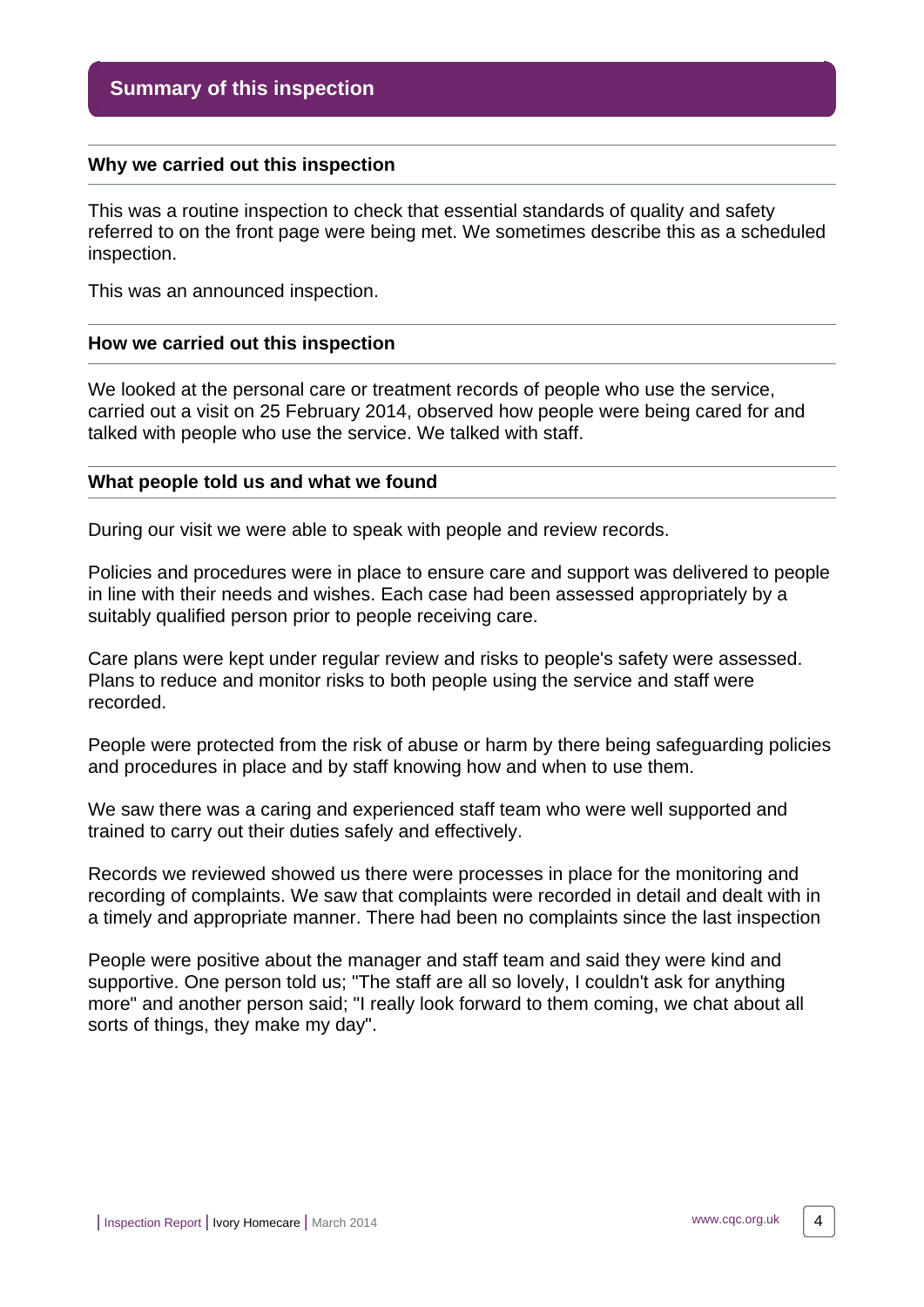You can see our judgements on the front page of this report.

#### <span id="page-4-0"></span>**More information about the provider**

Please see our website www.cqc.org.uk for more information, including our most recent judgements against the essential standards. You can contact us using the telephone number on the back of the report if you have additional questions.

There is a glossary at the back of this report which has definitions for words and phrases we use in the report.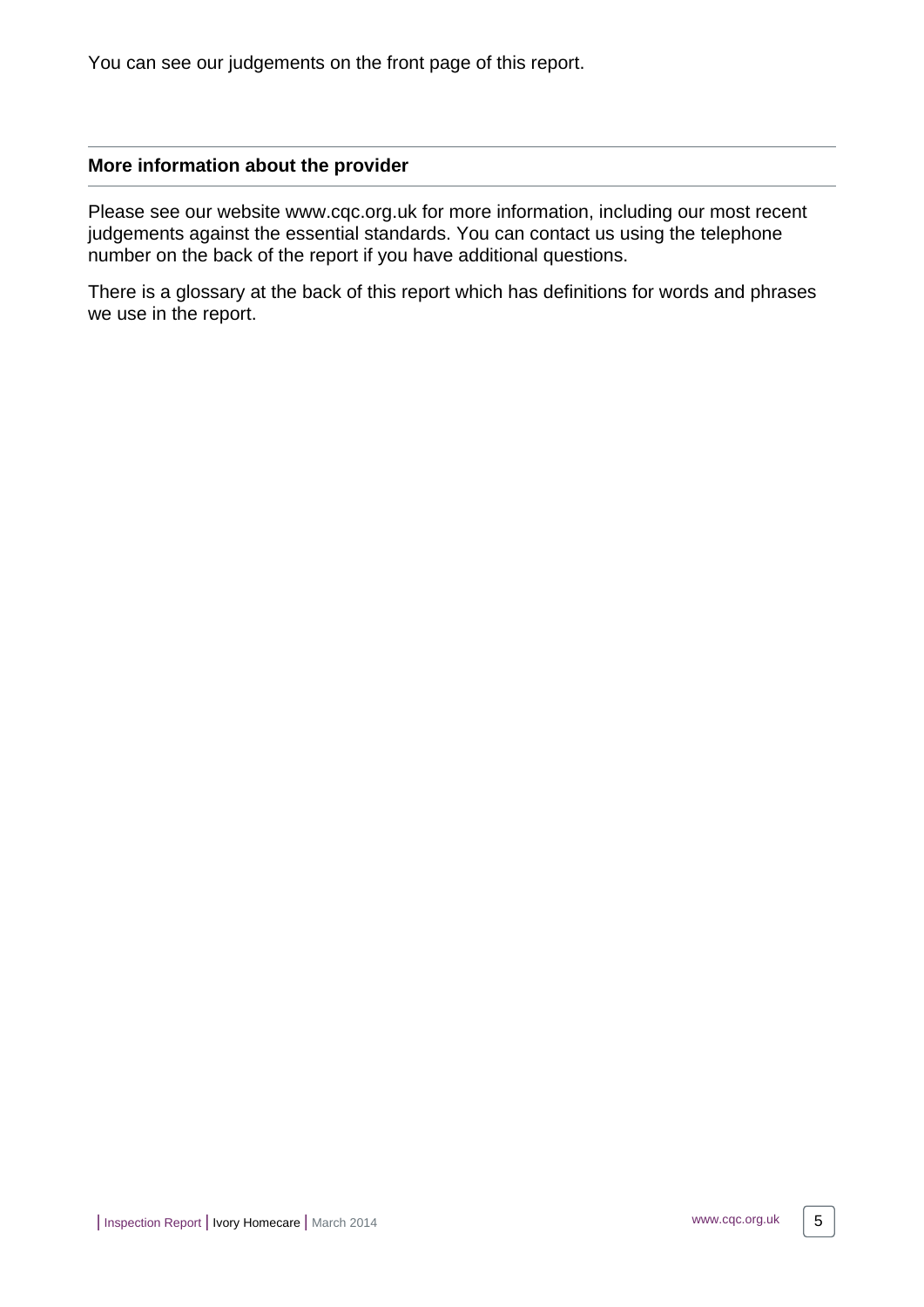#### <span id="page-5-0"></span>**Care and welfare of people who use services** Met this standard

**People should get safe and appropriate care that meets their needs and supports their rights**

# **Our judgement**

The provider was meeting this standard.

People experienced care, treatment and support that met their needs and protected their rights.

### **Reasons for our judgement**

We reviewed eight care plans and saw they were based on an individuals needs assessment and reflected personal preferences. We saw that people's needs and wishes had been assessed by a suitably qualified person and that people had signed an agreement to their care plan.

Care plans were thorough and detailed and contained medical, personal, physical and social information such as medication, mobility, likes and dislikes, nutrition, hobbies and personal care requirements. The manager told us copies of the care plans were kept at each location so that members of staff were able to access information about the person they supported. Communication logs were included in the care plans so that staff could leave each other messages and record care given during each visit. Members of staff we spoke with explained to us they also communicated verbally with each other during a shift hand over or by mobile telephone. This meant that people were supported by a staff team who were kept up to date and well informed about people's needs and wishes.

We saw that care and support was planned and delivered in a way that was intended to ensure people's safety and welfare. Individual risk assessments were detailed and thorough and had been completed in each care plan we reviewed. Risk assessments covered areas such as equipment, nutrition, medication, hazards and the environment.

We saw that care plans were reviewed as part of an ongoing process or as necessary and that the review was carried out by a suitably qualified member of staff.

From the review of records and from talking with people we were able to identify that care and support being delivered matched the programme of care as described in the care plan. For example; one person we spoke with told us how staff had helped them with their shower that morning and another person told us how staff had prepared their lunch for them. Both activities were clearly recorded for that day on each person's care plan.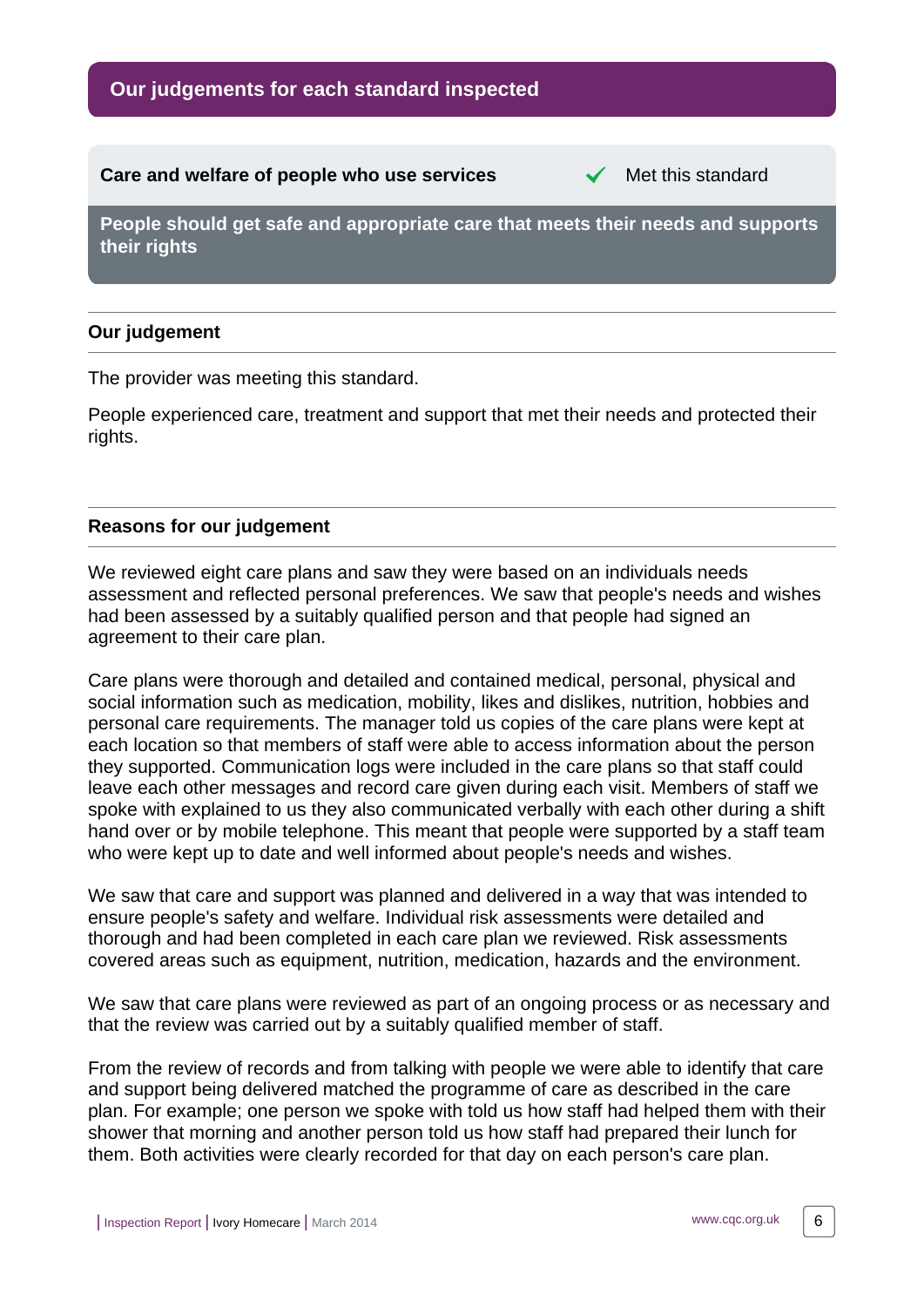We were shown a copy of the information pack kept at each location for people to refer to. The pack contained useful contact numbers, a copy of the service agreement, code of conduct, quality assurance measures, statement of rights, report book, how to make a complaint, whistle blowing and safeguarding information. This demonstrated to us the agency provided people with appropriate information in an open and transparent manner and followed best practice protocols.

We reviewed staff training files and spoke with members of the staff team and found staff to be experienced and suitably qualified to carry out their duties. We spoke with the staff training officer who as able to show us staff training needs and requests were up to date and kept under regular review. This meant that people were supported by a staff team who were appropriately trained and able to provide safe and effective care and support.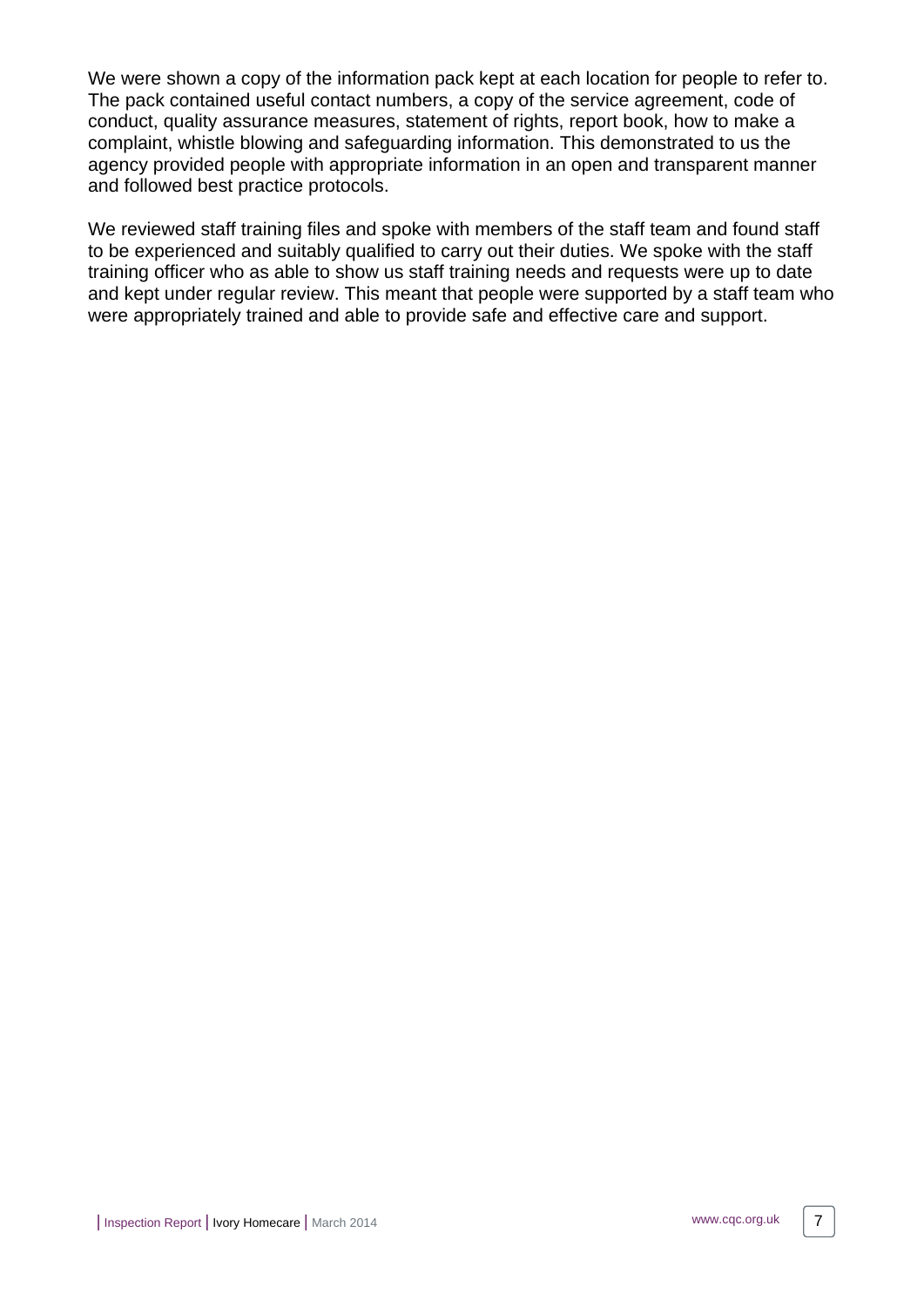<span id="page-7-0"></span>**People should be protected from abuse and staff should respect their human rights**

### **Our judgement**

The provider was meeting this standard.

People who use the service were protected from the risk of abuse because the provider had taken reasonable steps to identify the possibility of abuse and prevent abuse from happening.

### **Reasons for our judgement**

People who use the service were protected from the risk of abuse because the provider had taken reasonable steps to identify the possibility of abuse and prevent abuse from happening.

From looking at records and speaking with people we saw that people were protected from the risk of abuse.

We asked six members of staff if they had received safeguarding training and they confirmed they had. Records we reviewed showed us that members of staff received safeguarding training during their induction and that it was updated regularly.

Staff we spoke with were able to identify different types of abuse and knew the correct procedures to follow if they had any concerns. Staff told is they would report any concerns to the manager immediately.

We asked the manager if people had access to information regarding the safeguarding process and they told us each person had the information in their information packs kept at each location. The manager showed us copies of the files and we found they contained appropriate safeguarding information. We asked people if they knew what to do if they had any concerns about their safety and well being. One person told us; "Yes, I know what to do it's in my folder" and another person said; "Oh yes, I know what to do, I would tell my carer, but I don't have any concerns".

We saw there were copies of the local multi-agency policies and procedures dated October 2013 kept in the office for staff to refer to. Records we looked at showed us the policies were reviewed annually. This meant that staff had access to information that was up to date and kept under regular review.

Records we reviewed showed us that new members of staff underwent rigorous preemployment checks that included gaining appropriate references and criminal record checks. This meant that people were cared for by a staff team who had undergone a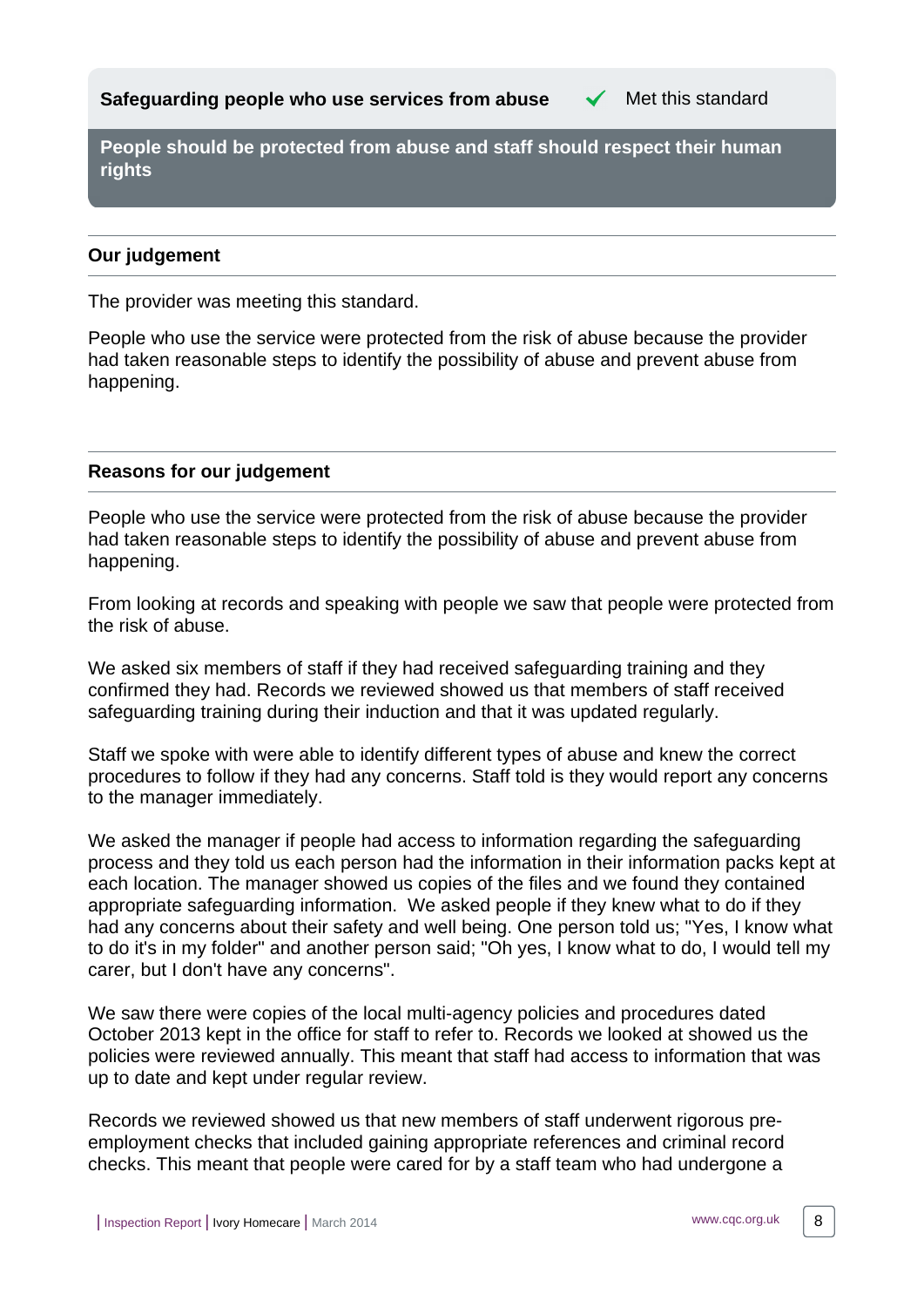thorough selection process and had been deemed safe to practice.

People we spoke with told us they felt "Quite happy" and "Very safe" with the care and support they received.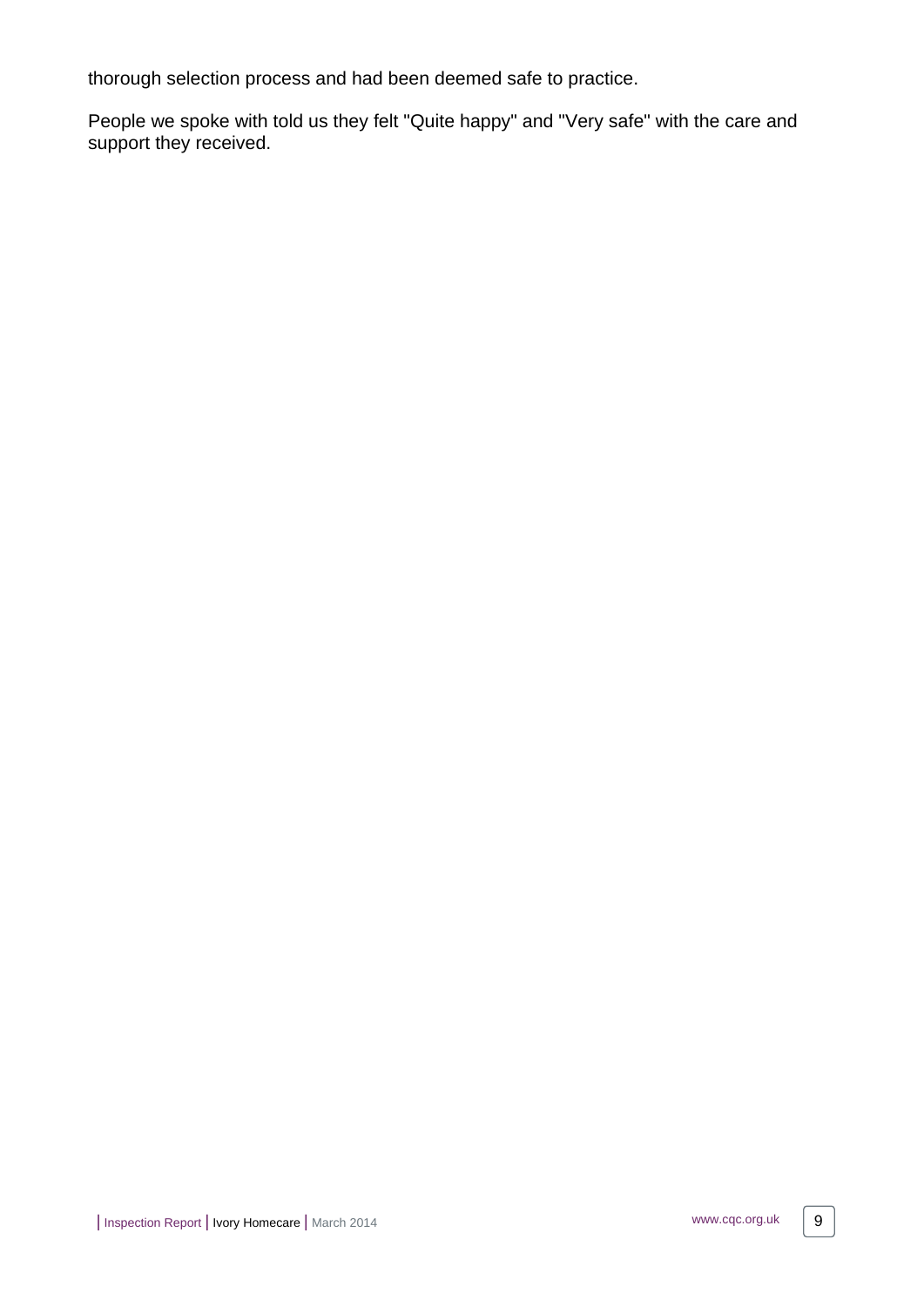<span id="page-9-0"></span>**There should be enough members of staff to keep people safe and meet their health and welfare needs**

#### **Our judgement**

The provider was meeting this standard.

There were enough qualified, skilled and experienced staff to meet people's needs.

#### **Reasons for our judgement**

From looking at staff rotas and talking with members of the staff team we saw there were sufficient staffing levels to meet the needs of people they supported. At the time of our inspection there were twenty one members of staff to support eighty five people.

The manager told us staffing levels were based upon the dependency levels of people they supported and the results of a thorough risk assessment. For example; one person they supported had recently undergone a hip operation so staff now visited in pairs to assist with manual handling and mobility. This showed us the service was pro-active in adjusting staffing levels to meet the needs of people they supported.

We asked members of staff how shifts were covered in the event of sickness or unforeseen circumstances. We were told they covered such events with their own staff members from other areas. Agency staff were not used. This meant that people received continuity of care from staff who knew their needs and wishes.

From looking at records and speaking with members of staff we saw that staff were well trained and competent to carry out their duties safely and effectively.

Staff we spoke with told us they were aware of the lone working policy. Records we reviewed showed us the policy was up to date and kept under regular review. We saw staff had signed to say they had read and understood the policy.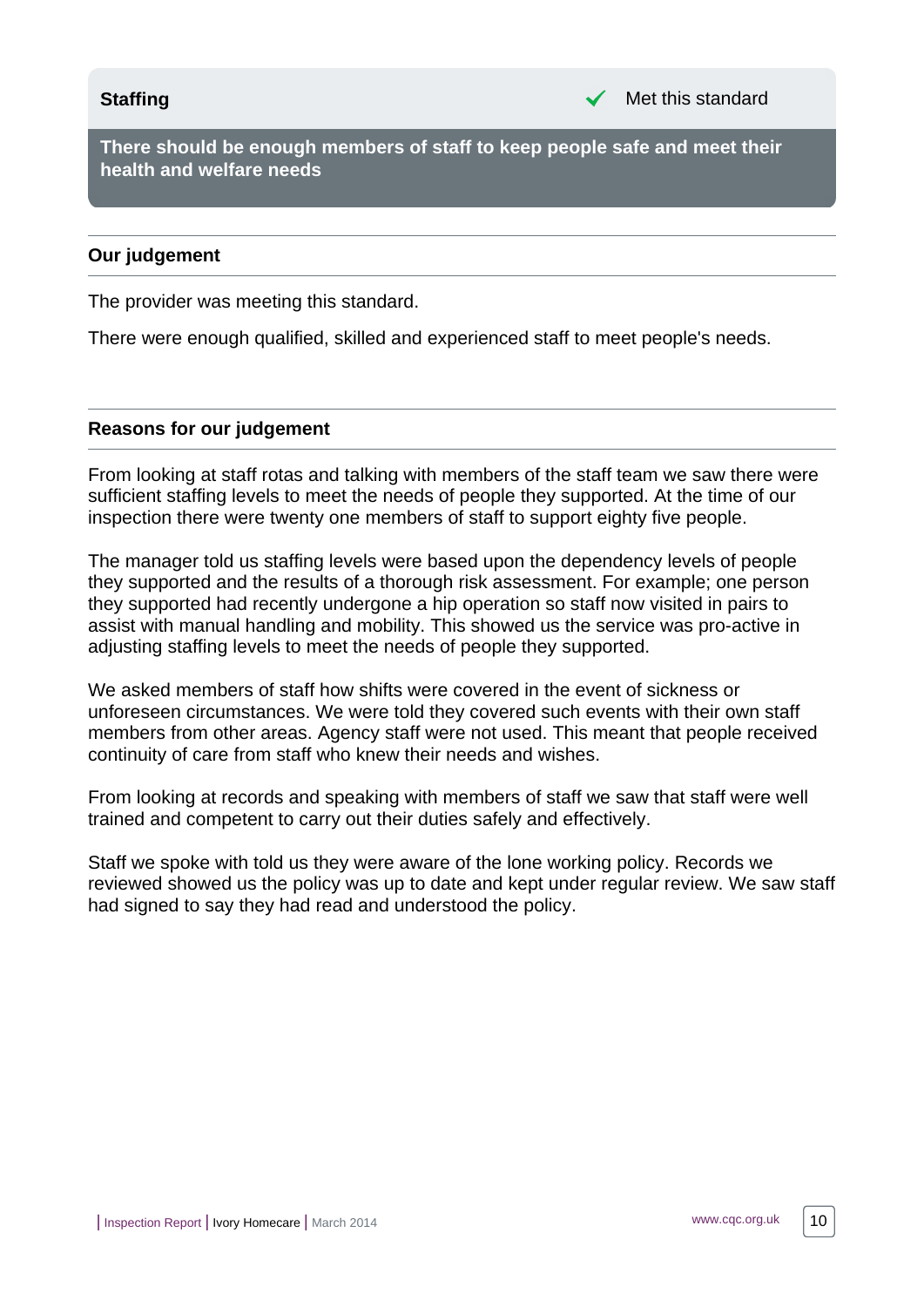<span id="page-10-0"></span>**People should have their complaints listened to and acted on properly**

#### **Our judgement**

The provider was meeting this standard.

There was an effective complaints system available. Comments and complaints people made were responded to appropriately.

#### **Reasons for our judgement**

Records we reviewed showed us there was an appropriate system in place for the monitoring, handling, reporting and recording of complaints.

Complaints were dealt with in a timely manner and a letter of response was sent to the complainant detailing the outcomes and actions taken.

Copies of the complaints procedure and relevant leaflets including advocacy services, were freely available and clearly displayed on the notice board in the office, in the training room, in people's information packs and in their care plans. This demonstrated to us the agency was promoting a culture of openness and accountability and following best practice protocols.

We looked at the complaints log and saw there had been no complaints since the last inspection in October 2012. The manager told us this was because any problems or issues raised were dealt with immediately. This showed us that on the whole, people were happy with the service they received.

Policies and procedures were available to people and were dated February 2014. Records we looked at showed us the policies were reviewed annually. This meant that staff and people had access to information that was kept up to date and under regular review.

We spoke to people who used the service and they told us they knew how to complain. One person said; "Oh yes, I know how to complain" and another person told us; "I know what to do, but can't think of a single thing to complain about".

Records we reviewed showed us that complaints had been handled by members of staff who were qualified and competent to do so. We saw that where a complaint had been made it had been listened to and acted upon in a timely manner.

Analysis of audit criteria was used to identify areas of learning and carried out as an ongoing process of service maintenance and improvement. The manager showed us a section of the complaints log that followed reflective practice procedures and was used to identify learning opportunities. This meant that issues raised were dealt with in a positive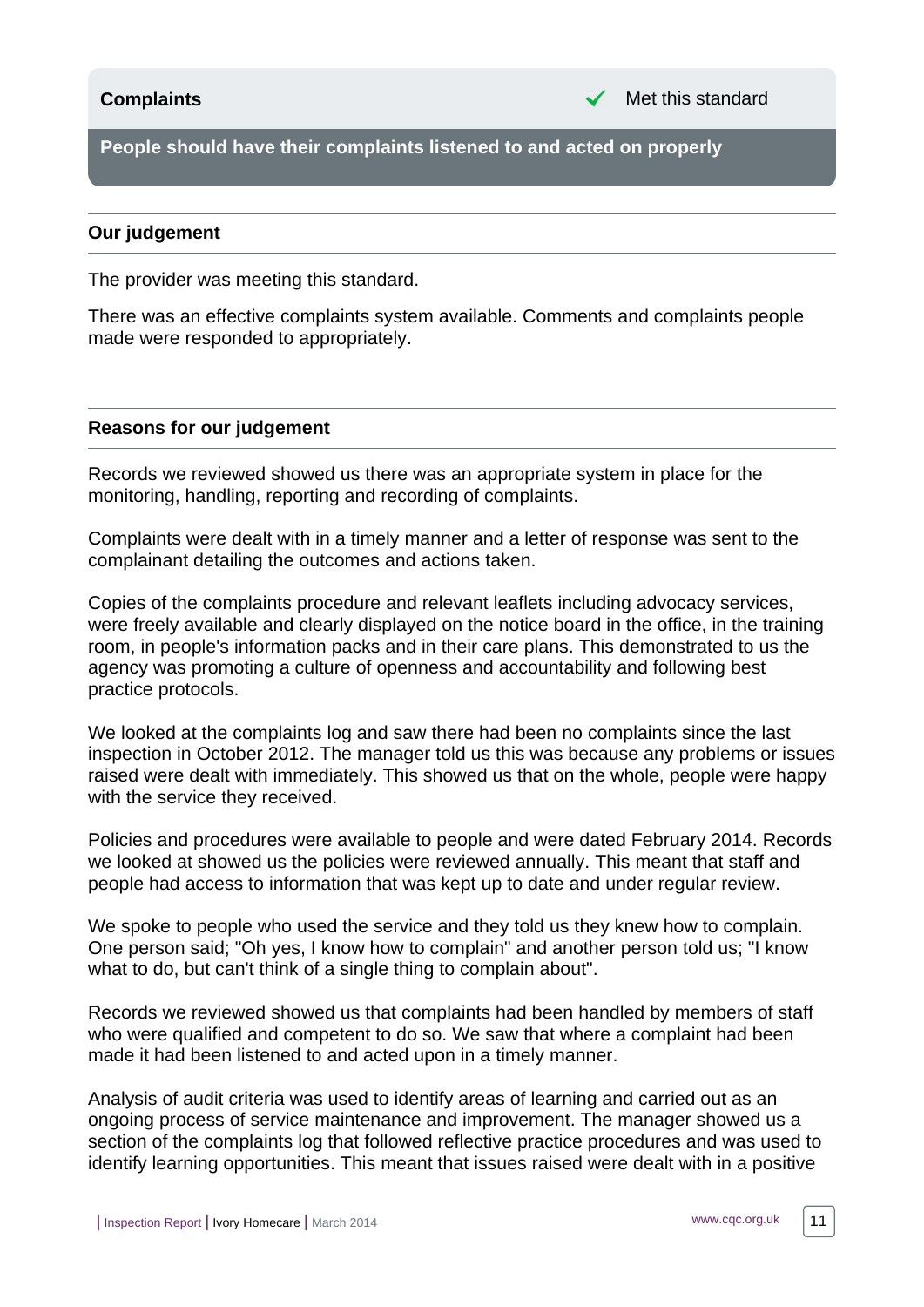manner and used to enhance the standard of service delivery.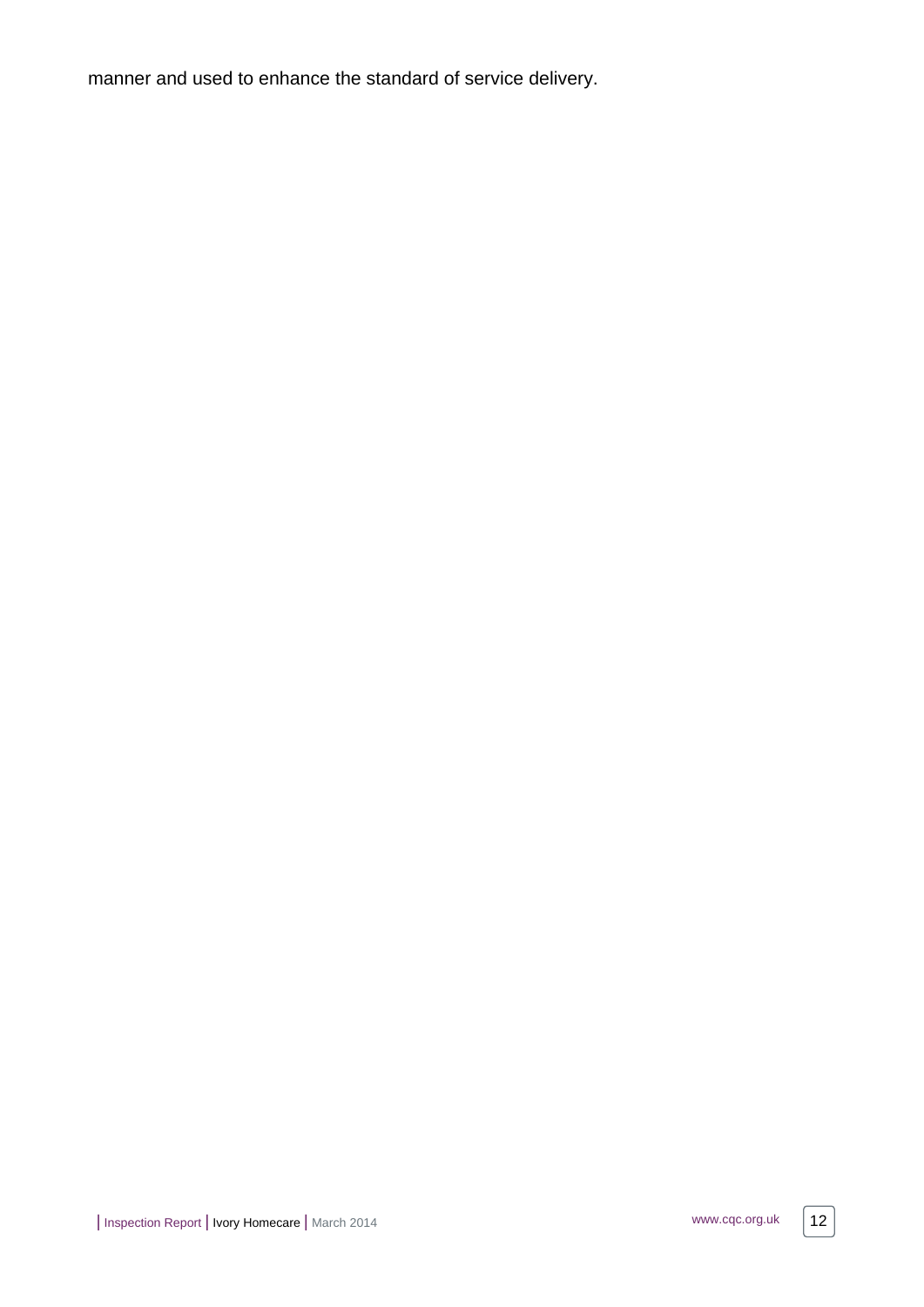# <span id="page-12-0"></span>**About CQC inspections**

We are the regulator of health and social care in England.

All providers of regulated health and social care services have a legal responsibility to make sure they are meeting essential standards of quality and safety. These are the standards everyone should be able to expect when they receive care.

The essential standards are described in the Health and Social Care Act 2008 (Regulated Activities) Regulations 2010 and the Care Quality Commission (Registration) Regulations 2009. We regulate against these standards, which we sometimes describe as "government standards".

We carry out unannounced inspections of all care homes, acute hospitals and domiciliary care services in England at least once a year to judge whether or not the essential standards are being met. We carry out inspections of other services less often. All of our inspections are unannounced unless there is a good reason to let the provider know we are coming.

There are 16 essential standards that relate most directly to the quality and safety of care and these are grouped into five key areas. When we inspect we could check all or part of any of the 16 standards at any time depending on the individual circumstances of the service. Because of this we often check different standards at different times.

When we inspect, we always visit and we do things like observe how people are cared for, and we talk to people who use the service, to their carers and to staff. We also review information we have gathered about the provider, check the service's records and check whether the right systems and processes are in place.

We focus on whether or not the provider is meeting the standards and we are guided by whether people are experiencing the outcomes they should be able to expect when the standards are being met. By outcomes we mean the impact care has on the health, safety and welfare of people who use the service, and the experience they have whilst receiving it.

Our inspectors judge if any action is required by the provider of the service to improve the standard of care being provided. Where providers are non-compliant with the regulations, we take enforcement action against them. If we require a service to take action, or if we take enforcement action, we re-inspect it before its next routine inspection was due. This could mean we re-inspect a service several times in one year. We also might decide to reinspect a service if new concerns emerge about it before the next routine inspection.

In between inspections we continually monitor information we have about providers. The information comes from the public, the provider, other organisations, and from care workers.

You can tell us about your experience of this provider on our website.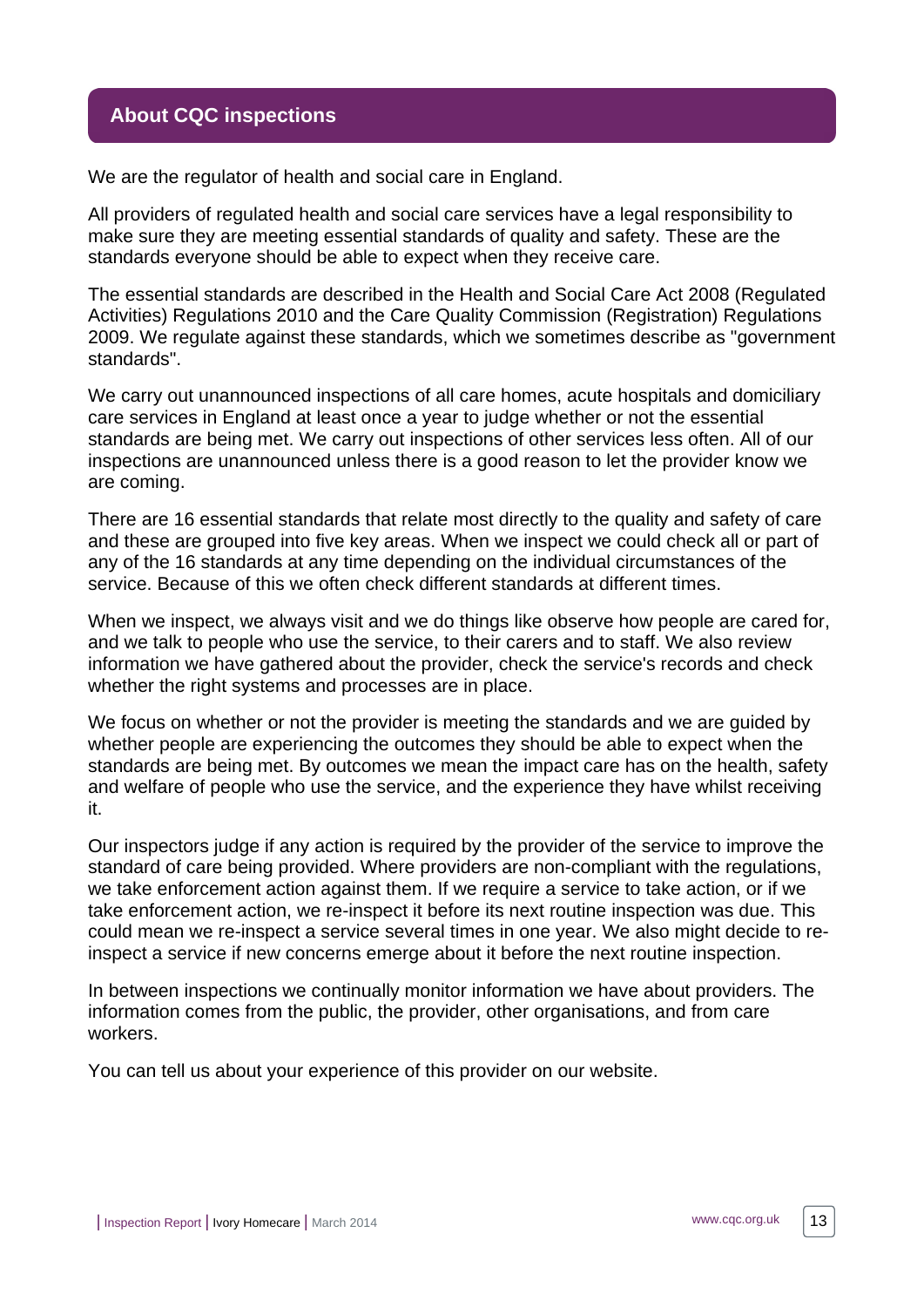# <span id="page-13-0"></span>**How we define our judgements**

The following pages show our findings and regulatory judgement for each essential standard or part of the standard that we inspected. Our judgements are based on the ongoing review and analysis of the information gathered by CQC about this provider and the evidence collected during this inspection.

We reach one of the following judgements for each essential standard inspected.

|   | <b>Met this standard</b>           | This means that the standard was being met in that the<br>provider was compliant with the regulation. If we find that<br>standards were met, we take no regulatory action but we<br>may make comments that may be useful to the provider and<br>to the public about minor improvements that could be made.                                                                                                                                                                                                                                                                                                                                                                                                                     |
|---|------------------------------------|--------------------------------------------------------------------------------------------------------------------------------------------------------------------------------------------------------------------------------------------------------------------------------------------------------------------------------------------------------------------------------------------------------------------------------------------------------------------------------------------------------------------------------------------------------------------------------------------------------------------------------------------------------------------------------------------------------------------------------|
|   |                                    |                                                                                                                                                                                                                                                                                                                                                                                                                                                                                                                                                                                                                                                                                                                                |
| Х | <b>Action needed</b>               | This means that the standard was not being met in that the<br>provider was non-compliant with the regulation.<br>We may have set a compliance action requiring the provider<br>to produce a report setting out how and by when changes<br>will be made to make sure they comply with the standard.<br>We monitor the implementation of action plans in these<br>reports and, if necessary, take further action.<br>We may have identified a breach of a regulation which is<br>more serious, and we will make sure action is taken. We will<br>report on this when it is complete.                                                                                                                                             |
|   |                                    |                                                                                                                                                                                                                                                                                                                                                                                                                                                                                                                                                                                                                                                                                                                                |
|   | <b>Enforcement</b><br>action taken | If the breach of the regulation was more serious, or there<br>have been several or continual breaches, we have a range of<br>actions we take using the criminal and/or civil procedures in<br>the Health and Social Care Act 2008 and relevant<br>regulations. These enforcement powers include issuing a<br>warning notice; restricting or suspending the services a<br>provider can offer, or the number of people it can care for;<br>issuing fines and formal cautions; in extreme cases,<br>cancelling a provider or managers registration or prosecuting<br>a manager or provider. These enforcement powers are set<br>out in law and mean that we can take swift, targeted action<br>where services are failing people. |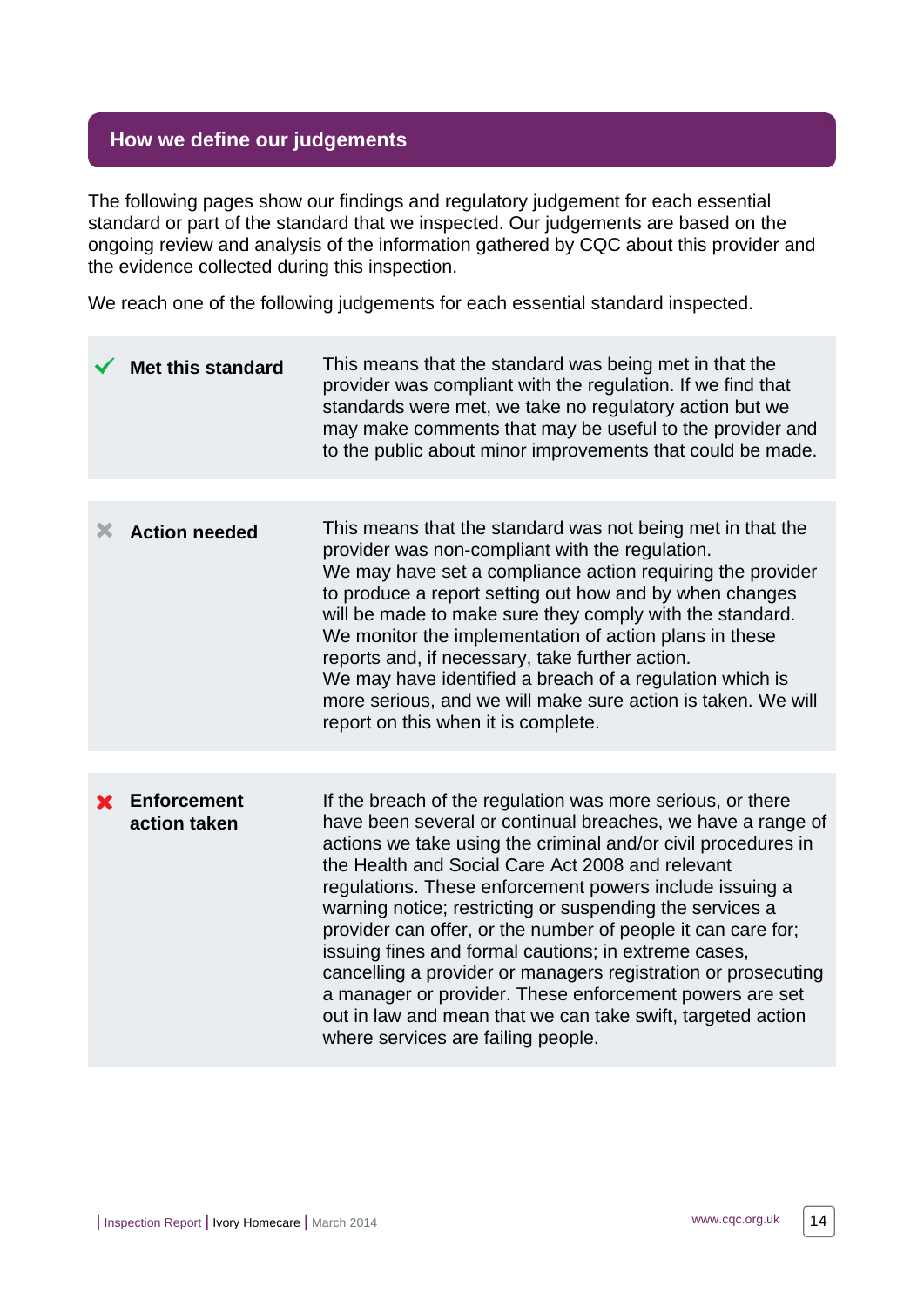# **How we define our judgements (continued)**

Where we find non-compliance with a regulation (or part of a regulation), we state which part of the regulation has been breached. Only where there is non compliance with one or more of Regulations 9-24 of the Regulated Activity Regulations, will our report include a judgement about the level of impact on people who use the service (and others, if appropriate to the regulation). This could be a minor, moderate or major impact.

**Minor impact -** people who use the service experienced poor care that had an impact on their health, safety or welfare or there was a risk of this happening. The impact was not significant and the matter could be managed or resolved quickly.

**Moderate impact -** people who use the service experienced poor care that had a significant effect on their health, safety or welfare or there was a risk of this happening. The matter may need to be resolved quickly.

**Major impact -** people who use the service experienced poor care that had a serious current or long term impact on their health, safety and welfare, or there was a risk of this happening. The matter needs to be resolved quickly

We decide the most appropriate action to take to ensure that the necessary changes are made. We always follow up to check whether action has been taken to meet the standards.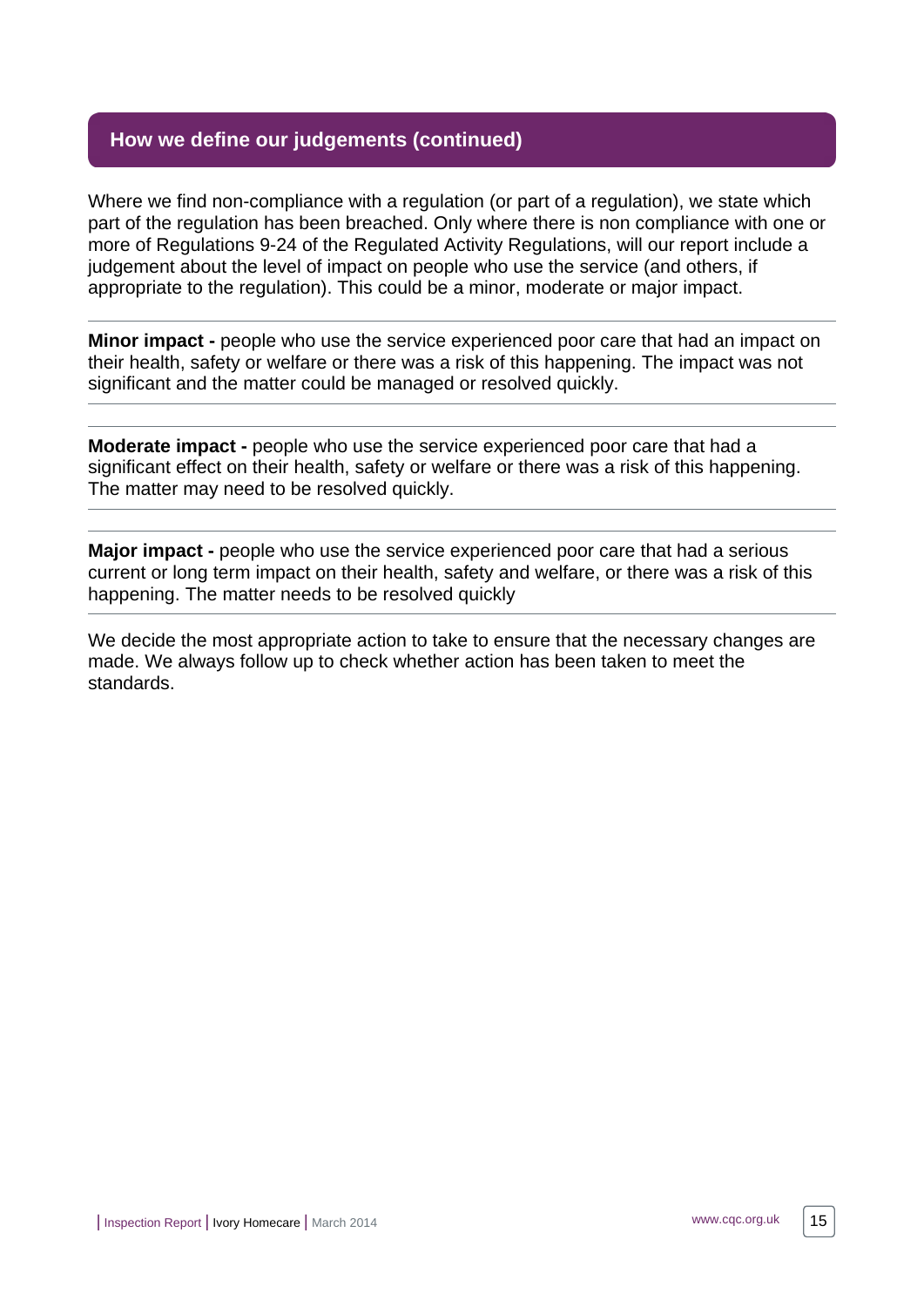# <span id="page-15-0"></span>**Glossary of terms we use in this report**

### **Essential standard**

The essential standards of quality and safety are described in our Guidance about compliance: Essential standards of quality and safety. They consist of a significant number of the Health and Social Care Act 2008 (Regulated Activities) Regulations 2010 and the Care Quality Commission (Registration) Regulations 2009. These regulations describe the essential standards of quality and safety that people who use health and adult social care services have a right to expect. A full list of the standards can be found within the Guidance about compliance. The 16 essential standards are:

Respecting and involving people who use services - Outcome 1 (Regulation 17)

Consent to care and treatment - Outcome 2 (Regulation 18)

Care and welfare of people who use services - Outcome 4 (Regulation 9)

Meeting Nutritional Needs - Outcome 5 (Regulation 14)

Cooperating with other providers - Outcome 6 (Regulation 24)

Safeguarding people who use services from abuse - Outcome 7 (Regulation 11)

Cleanliness and infection control - Outcome 8 (Regulation 12)

Management of medicines - Outcome 9 (Regulation 13)

Safety and suitability of premises - Outcome 10 (Regulation 15)

Safety, availability and suitability of equipment - Outcome 11 (Regulation 16)

Requirements relating to workers - Outcome 12 (Regulation 21)

Staffing - Outcome 13 (Regulation 22)

Supporting Staff - Outcome 14 (Regulation 23)

Assessing and monitoring the quality of service provision - Outcome 16 (Regulation 10)

Complaints - Outcome 17 (Regulation 19)

Records - Outcome 21 (Regulation 20)

#### **Regulated activity**

These are prescribed activities related to care and treatment that require registration with CQC. These are set out in legislation, and reflect the services provided.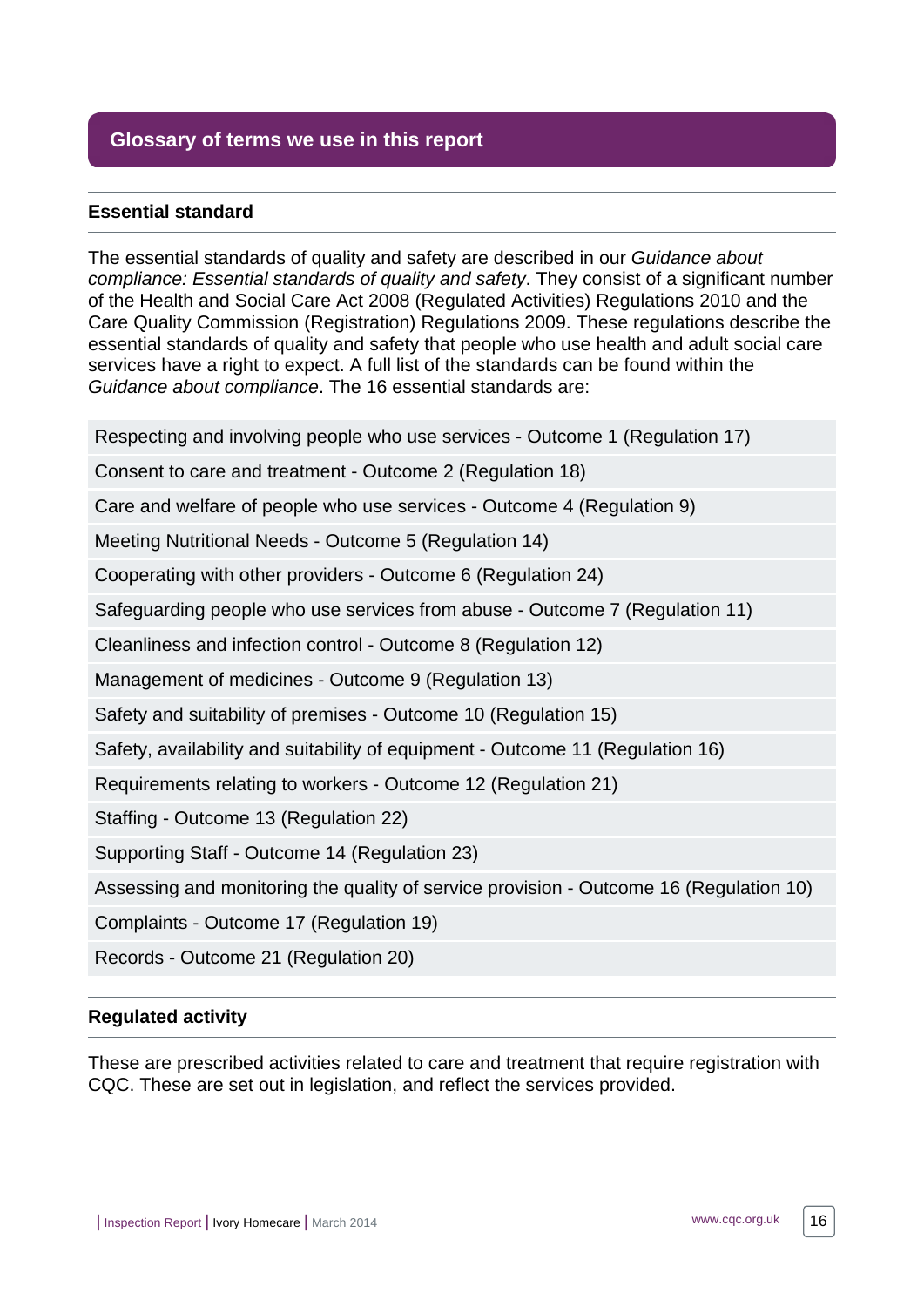# **Glossary of terms we use in this report (continued)**

#### **(Registered) Provider**

There are several legal terms relating to the providers of services. These include registered person, service provider and registered manager. The term 'provider' means anyone with a legal responsibility for ensuring that the requirements of the law are carried out. On our website we often refer to providers as a 'service'.

#### **Regulations**

We regulate against the Health and Social Care Act 2008 (Regulated Activities) Regulations 2010 and the Care Quality Commission (Registration) Regulations 2009.

#### **Responsive inspection**

This is carried out at any time in relation to identified concerns.

#### **Routine inspection**

This is planned and could occur at any time. We sometimes describe this as a scheduled inspection.

#### **Themed inspection**

This is targeted to look at specific standards, sectors or types of care.